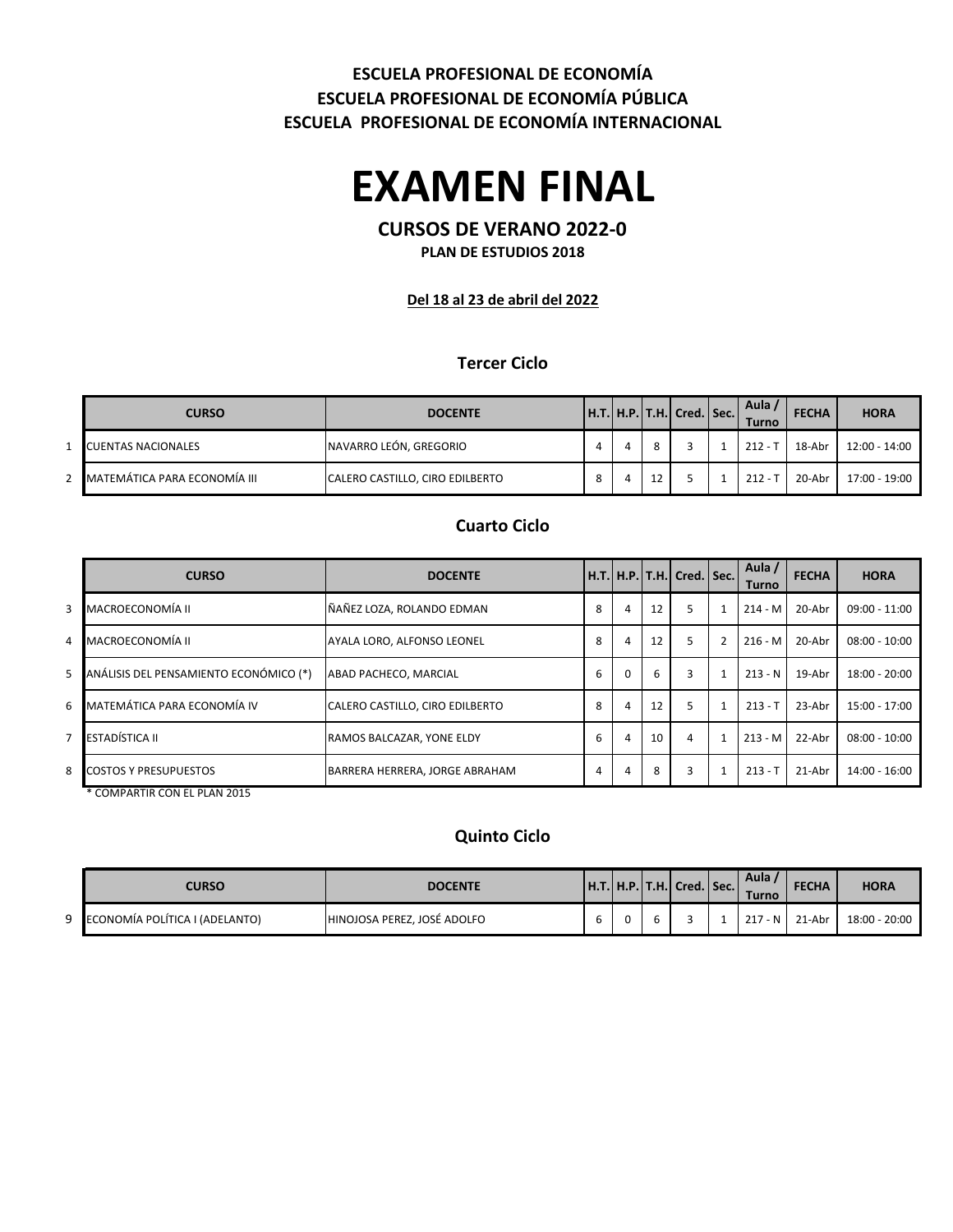## **ESCUELA PROFESIONAL DE ECONOMÍA ESCUELA PROFESIONAL DE ECONOMÍA PÚBLICA ESCUELA PROFESIONAL DE ECONOMÍA INTERNACIONAL**

# **EXAMEN FINAL**

## **CURSOS DE VERANO 2022-0**

**PLAN DE ESTUDIOS 2018**

#### **Del 18 al 23 de abril del 2022**

#### **Sexto Ciclo**

|                 | <b>CURSO</b>                      | <b>DOCENTE</b>                     |   |          |    | Н.Т.  Н.Р.  Т.Н.  Cred.   Sec. | Aula<br>Turno | <b>FECHA</b> | <b>HORA</b>     |
|-----------------|-----------------------------------|------------------------------------|---|----------|----|--------------------------------|---------------|--------------|-----------------|
| $10-1$          | TEORÍA DEL COMERCIO INTERNACIONAL | CASTILLO SÁENZ, RAFAEL ALAN        | 4 | 4        | 8  | 3                              | $215 - N$     | 21-Abr       | $18:00 - 20:00$ |
|                 | 11 ECONOMÍA POLÍTICA II           | VALLADARES DIAZ, OLEG JAIME        | 6 | $\Omega$ | 6  | 3                              | $215 - N$     | 23-Abr       | $18:00 - 20:00$ |
|                 | 12 ECONOMETRÍA I (*)              | <b>BUSTAMANTE ROMANI, RAFAEL</b>   | 8 | 4        | 12 |                                | $216 - T$     | 22-Abr       | 14:00 - 16:00   |
| 13 <sup>1</sup> | ANÁLISIS FINANCIERO               | CARMEN CHOQUEHUANCA, EDGARD ELISEO | 4 | 4        | 8  | 3                              | $215 -$       | 19-Abr       | 14:00 - 16:00   |

\* COMPARTIR CON EL PLAN 2015

### **Séptimo Ciclo**

|    | <b>CURSO</b>                                                          | <b>DOCENTE</b>                  |  | H.T.   H.P.   T.H.   Cred.   Sec. | Aula<br><b>Turno</b> | <b>FECHA</b> | <b>HORA</b>   |
|----|-----------------------------------------------------------------------|---------------------------------|--|-----------------------------------|----------------------|--------------|---------------|
| 14 | ECONOMÍA DE LOS RECURSOS NATURALES Y<br>DEL MEDIO AMBIENTE (ADELANTO) | CASTAÑEDA VARAS, OMAR PRUDENCIO |  |                                   | $214 - N$            | 19-Abr       | 18:00 - 20:00 |
|    | 15 ECONOMÍA FINANCIERA (*)                                            | LILLO PAREDES, JUAN ANTONIO     |  |                                   | $217 - N$            | 22-Abr       | 20:00 - 22:00 |

\* COMPARTIR CON EL PLAN 2015

#### **Octavo Ciclo**

|    | <b>CURSO</b>                                                 | <b>DOCENTE</b>                         |   |   |    | H.T.  H.P. T.H.  Cred. Sec. | Aula /<br>Turno | <b>FECHA</b> | <b>HORA</b>     |
|----|--------------------------------------------------------------|----------------------------------------|---|---|----|-----------------------------|-----------------|--------------|-----------------|
| 16 | CRECIMIENTO ECONÓMICO                                        | AVALOS ALVARADO, ELOY EDUARDO          | b | 4 | 10 | 4                           | $218 - N$       | 20-Abr       | $20:00 - 22:00$ |
|    | 17 ECONOMÍA DE LA DISTRIBUCIÓN (*)                           | AVALOS ALVARADO. ELOY EDUARDO          | 4 | 4 | 8  |                             | $218 - T$       | 21-Abr       | 13:00 - 15:00   |
|    | 18 ECONOMETRÍA III                                           | ARANA LOPEZ, SARA ADELINA              | h | 4 | 10 | 4                           | $218 - N$       | 23-Abr       | 17:00 - 19:00   |
| 19 | METODOLOGÍA DE LA INVESTIGACIÓN<br>ECONÓMICA                 | BENDEZÚ JIMÉNEZ, HÉCTOR JAVIER         |   | 4 | b  |                             | $218 - N$       | 18-Abr       | $18:00 - 20:00$ |
| 20 | FORMULACIÓN Y EVALUACIÓN DE PROYECTOS<br><b>PRIVADOS (*)</b> | BURGOS ZAVALETA, VICTOR FERNANDO JESÚS | 6 | 4 | 10 | 4                           | $218 - M$       | 22-Abr       | $08:00 - 10:00$ |

(\*) COMPARTIR CON EL PLAN 2015